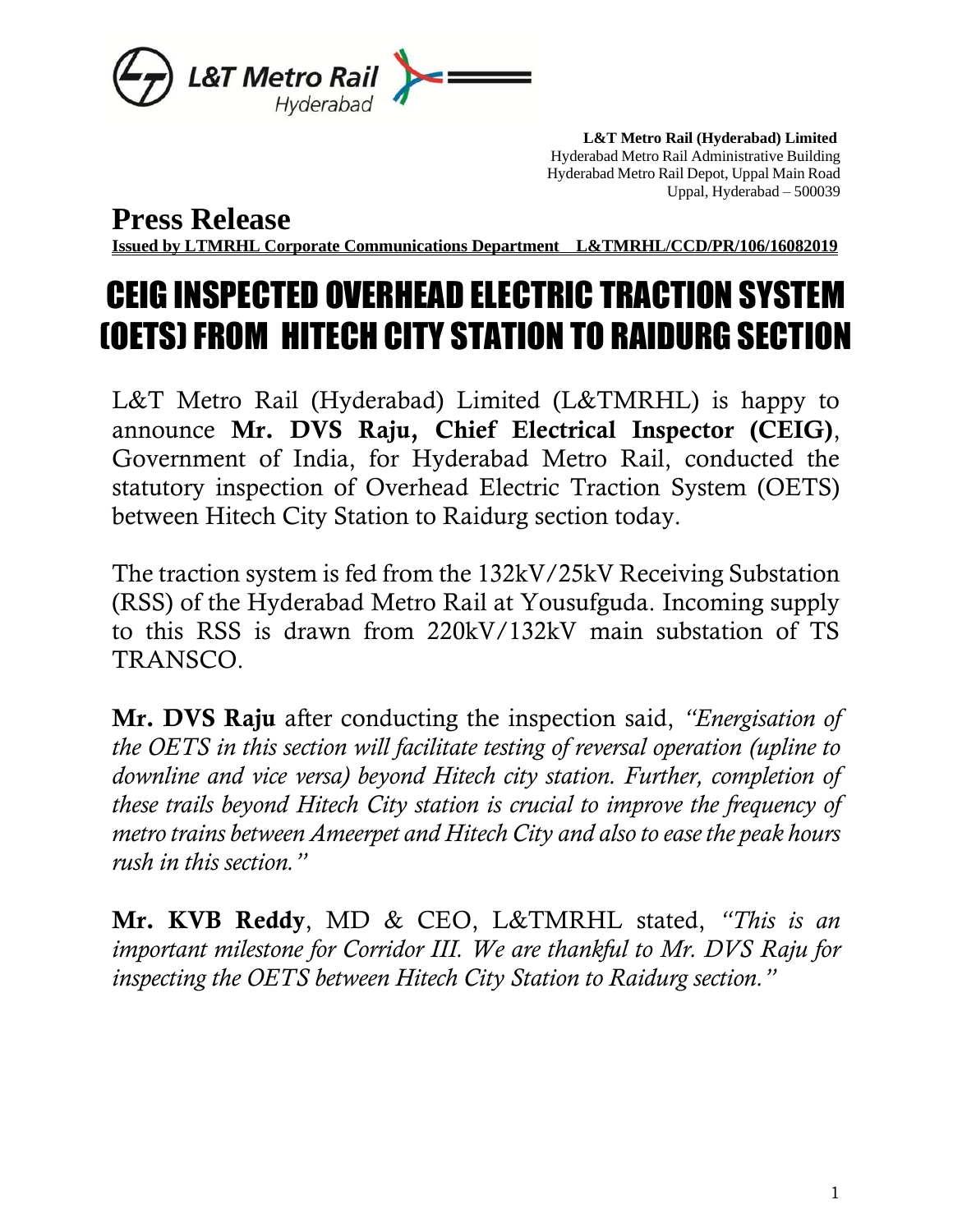

Image 1 - Mr. DVS Raju, CEIG along with other officials inspecting the track works



Image 2 - Mr. DVS Raju, CEIG inspecting the OETS from the Centenary Maintenance Vehicle (CMV)